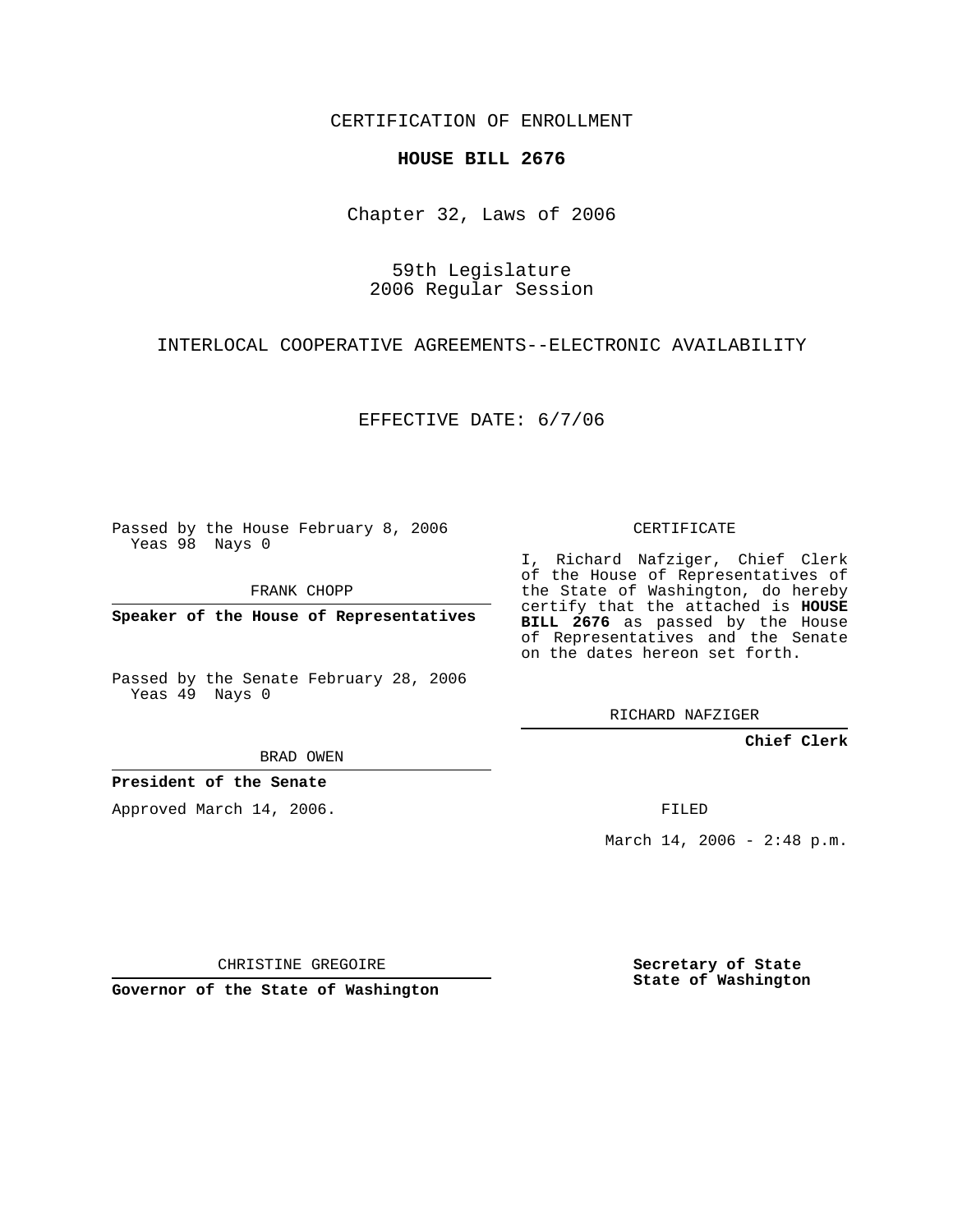## **HOUSE BILL 2676** \_\_\_\_\_\_\_\_\_\_\_\_\_\_\_\_\_\_\_\_\_\_\_\_\_\_\_\_\_\_\_\_\_\_\_\_\_\_\_\_\_\_\_\_\_

\_\_\_\_\_\_\_\_\_\_\_\_\_\_\_\_\_\_\_\_\_\_\_\_\_\_\_\_\_\_\_\_\_\_\_\_\_\_\_\_\_\_\_\_\_

Passed Legislature - 2006 Regular Session

**State of Washington 59th Legislature 2006 Regular Session By** Representatives Linville, Jarrett, Simpson, Ericksen, Ahern, Dunn and Upthegrove

Read first time 01/12/2006. Referred to Committee on Local Government.

 1 AN ACT Relating to making interlocal cooperative agreements 2 available in electronic format; and amending RCW 39.34.040.

3 BE IT ENACTED BY THE LEGISLATURE OF THE STATE OF WASHINGTON:

 4 **Sec. 1.** RCW 39.34.040 and 1995 c 22 s 1 are each amended to read 5 as follows:

 Prior to its entry into force, an agreement made pursuant to this chapter shall be filed with the county auditor or, alternatively, 8 listed by subject on a public agency's web site or other electronically 9 retrievable public source. In the event that an agreement entered into pursuant to this chapter is between or among one or more public agencies of this state and one or more public agencies of another state or of the United States the agreement shall have the status of an interstate compact, but in any case or controversy involving performance or interpretation thereof or liability thereunder, the public agencies party thereto shall be real parties in interest and the state may maintain an action to recoup or otherwise make itself whole for any damages or liability which it may incur by reason of being joined as a party therein. Such action shall be maintainable against